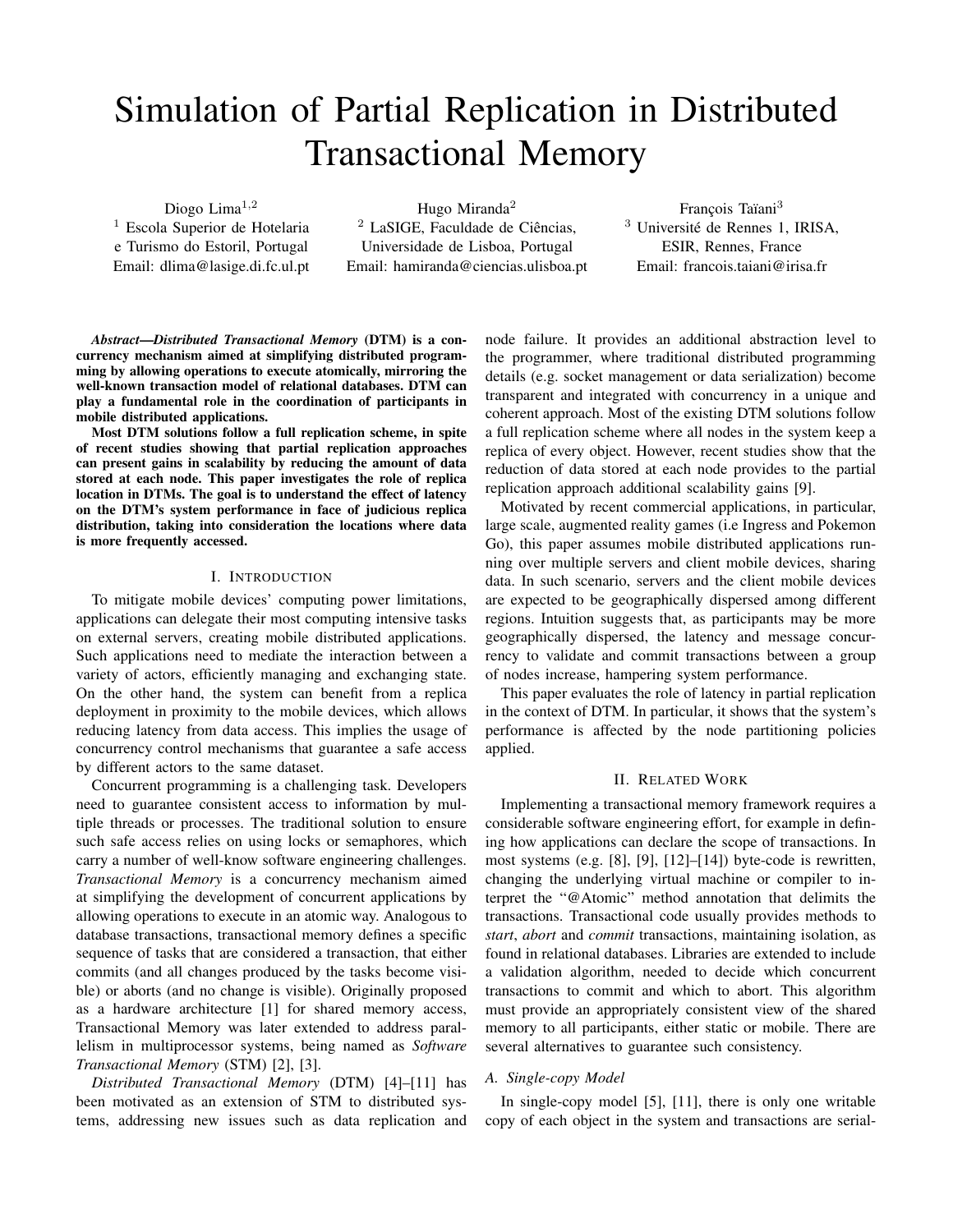ized so that there is at most one manipulating those objects in each moment. This can be achieved by preventing other transactions to access data through distributed queuing.

Unfortunately the latency to acquire the objects of each transaction may be an issue. Moreover, the single-copy model is inherently non fault-tolerant: the failure of an object's owner means the object becomes unreachable to the rest of the system, at least until some root node assigns a new owner to the object and recovers its state from some previous version.

#### *B. Multiversioning Models*

Multiversioning models trade off the complexity of detecting collisions with the latency in the execution of read-only operations. Multiversioning consists in maintaining different versions of each data item and can be achieved by either having different versions of the same object on different nodes (replica-based), or by keeping a history of each object's updates (history-based).

*1) Replica-based multiversioning:* To maintain a consistent order over committed transactions, the *Distributed Multiversioning* (DMV) system [7] requires each transaction to obtain a unique system-wide token at the beginning of its execution. At commit time, a writing transaction follows a voting protocol where all nodes agree before the transaction is able to successfully commit. Different versions of the same data item arise from the fact that the voting nodes explicitly delay the application of remote transactions updates to decrease the chance of invalidating the snapshot of the currently active local read-only transactions.

However, due to the system wide token acquisition at the beginning of each transaction execution, transaction serialization still exists in DMV. The token allows a consistent transaction order, but represents a considerable overhead and transaction serialization hampers concurrency of the DTM system.

*2) History-based multiversioning:* History-based multiversioning was originally proposed in the context of the JVSTM framework [12] to provide concurrency control for multiprocessor computers. JVSTM follows a multi-version concurrency control scheme using the versioned box (VBox) abstraction that keeps a history of values for each object. The VBox is a container that keeps a sufficient number of versions of each transactional data item so that read-only transactions are never aborted. Each version contains the changes made by successfully committed transactions and the timestamp of the corresponding transaction.

This scheme was extended to the context of DTMs in the *Dependable Distributed Software Transactional Memory*  $(D<sup>2</sup>STM)$  system [4], built on top of JVSTM. D<sup>2</sup>STM was motivated as a fault-tolerant DTM, following a fully replicated scheme. All data items are replicated to all nodes and updating transactions are validated through a non-voting certification scheme, where both the write-set and read-set of a transaction need to be atomically broadcast to all other nodes. Since the authors expect the read-set to be larger than the write-set, the  $D^2STM$  protocol encodes the transaction's read-set using Bloom Filters to reduce the communication overhead. The read-set is validated against transactions that have committed since the beginning of the committing transaction, and update transactions are validated once their broadcasts are delivered.

# *C. Clock Validation*

The DTM framework *HyFlow* [8] introduced a new validation algorithm, called *Transactional Forwarding Algorithm* (or TFA) [15], based on the *happened before* ordering through the use of Lamport' logical clocks [16].

In TFA each node maintains a local clock which is incremented whenever a local transaction successfully commits. This solution also relies on object versioning. However, in contrast with other approaches, objects' versions are based on the value of the node's local clock at the time of the last update of that object instead of a globally defined clock. When an object is accessed in the scope of a transaction, the object's version is compared to the transaction's starting time. If the object's version is newer than the transaction's starting time, the transaction is aborted and restarted as it indicates that some other transaction using the object has committed.

Clock values are included in all messages sent by a node. If a remote node's clock value is older than the received value in a transaction request, the remote node advances its clock to the newer value. Instead, if the local node observes in the reply message that the remote node's clock is newer, the local node must execute an early validation, called the *transactional forwarding* operation. This operation evaluates if none of the objects in the transaction's read-set have been updated after the transaction's starting time. If true, the operation advances the transaction's starting time and the latter can proceed. Otherwise the transaction is aborted and restarted.

## III. REPLICATION IN DTM

Replication of objects in DTMs can serve two purposes: to improve availability in the presence of faults and to improve performance by making the data locally available at the interested nodes.

#### *A. Full Replication*

All the solutions discussed in Section II-B follow a full certification-based replication scheme: all nodes in the system keep a replica of every object and transactions are locally executed, synchronizing objects state with the other replicas at commit time. This synchronization can be achieved either through a voting or non-voting certification. As observed in the DMV system [7], in the voting certification approach, a committing transaction needs to broadcast its updates to the other nodes and will only commit if they vote favorably.

On non-voting approaches however, a communication round is saved as the decision can be taken locally and therefore, replicas do not need to reply to the transaction's issuer. The need to vote is exchanged in a trade-off with the amount of data provided in the first round [17]. In particular, the transaction owner must provide both the transaction's write and read sets. The D<sup>2</sup>STM [4] follows a variant of this nonvoting certification-based replication, where bloom filters are used to reduce the size of broadcasted messages.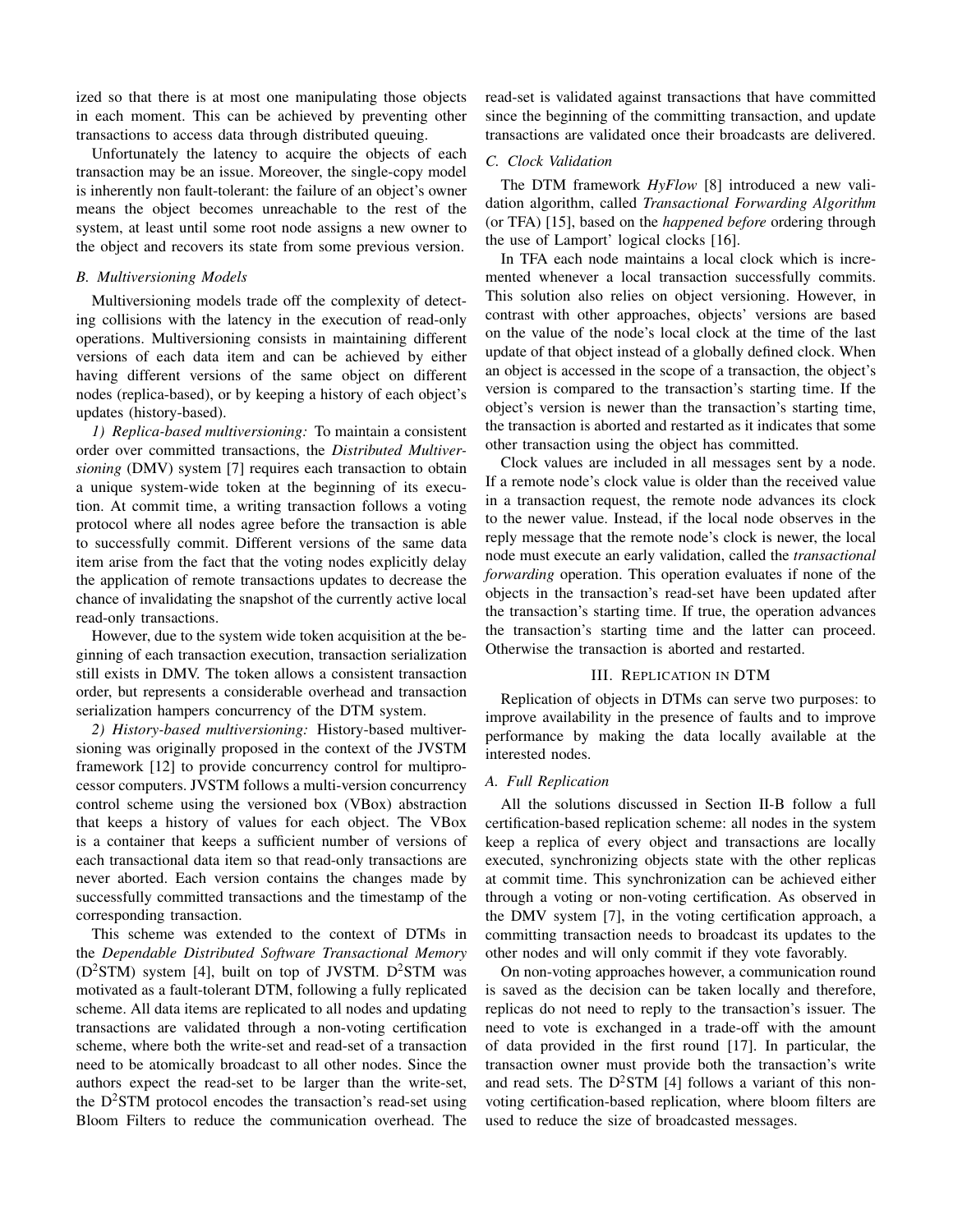Since the non-voting certification approach allows replicas to independently validate transactions and every data item is replicated among all nodes, the failure of nodes in the system does not harm consistency. However, coordination of all nodes imposes a considerable communication overhead. Namely, broadcasting transactional read/write sets is inherently nonscalable, as messages broadcasted grow quadratically with the number of nodes present in the system [6].

#### *B. Partial Replication*

In partial replication, the full application's dataset is subdivided into *n* partitions and each partition is replicated in a group of *m* nodes. Partial replication is more scalable as committing transactions only need to reach the groups storing data items accessed in the transaction.

To the best of our knowledge, SCORe [18] is the only partial replication protocol developed for DTM systems. SCORe combines the Two Phase Commit (2PC) algorithm [19] with Skeen's total order multicast [20] to form a commit protocol that ensures that only the replicas that maintain data accessed by a transaction participate in its outcome. SCORe relies on logical clocks where each node keeps two scalar timestamps: the *commitId* which is the timestamp of the last update transaction committed on that node, and the *nextId* which indicates the next timestamp the node will propose for a remote commit request.

At commit time, the transaction issuer triggers a 2PC instance by total order multicasting a validation message to all involved replicas. Every replica that receives this message validates the transaction by attempting to acquire exclusive and shared locks for the transaction's write and read sets, respectively. If the validation is confirmed, the *nextId* is piggybacked on the reliably unicasted *vote* message and the transaction is locally stored in a pending buffer. The transaction issuer then collects all *vote* messages (aborting the transaction in case one of the contacted node does not respond within a predefined timeout), sets the transaction's final commit timestamp as the maximum of the proposed *nextId* and multicasts back the *decide* message with the transaction's outcome and the *commitId*. If the outcome is positive, the receiving replicas buffer the transaction in a queue of stable transactions. Otherwise, the transaction is aborted and the previously acquired locks are released. A transaction T is finally committed only if there are no other transactions in both pending and stable buffer with a timestamp less that T's *commitId*.

However, the distribution of the data items by replication groups follows a pseudo-random algorithm and therefore does not exploit data and node partitioning to its full extent. For example, as participants are more geographically disperse within a group, the increased latency and message concurrency induced to validate and commit transactions may hamper the system's performance. By exploring more judicious distribution of replicas such as the locations where data are more frequently accessed, partial replication can more actively contribute to improve DTMs' performance.

Geographical distribution has already been addressed in distributed transactional SQL databases such as CockroachDB  $<sup>1</sup>$ ,</sup> where the user is able to define replica locations. CockroachDB builds its SQL database on top of a transactional and strongly consistent sorted monolithic key value store map. Each record on that key value store represents a column value in a row of a SQL table, and consists on a triplet <*key;commit timestamp; value* >. The key value store is then partitioned into continuous *ranges* that are distributed among replicas, guaranteeing that each range is replicated in at least 3 replicas.

However, replica location in CockroachDB is based on the types of failures a user wants to tolerate, e.g. replication in different servers within a datacenter to tolerate power failures, or different servers in different datacenters to tolerate large scale network or power outages. In opposition, we aim at using replica location to reduce latency and improve system performance by storing data in partial replication groups formed in proximity to their users.

## IV. EVALUATION

To understand the impact of replica geographical distribution in partial replication DTMs, we prepared a simple scenario where group replicas are either kept in the same server or interconnected via an Ethernet network.

For the experiments we assume a vehicle traffic scenario, where two adjacent regions of a city are managed by a pair of traffic controllers, thus creating a distributed application with 4 processes. Each region is further divided in 3, 30, 50 or 500 locations. The (simplified) role of these controllers is to receive location advertisements from vehicles and to consistently move them from one location to another, ensuring that the number of vehicles in the system is constant.

In the experiments, each process simulates 10000 vehicle location transfers. This scenario is modeled in a DTM application with partial replication by associating the data of each region to an integers array, managed by a partial replication group. Each element of the array represents the number of vehicles in one of the locations of the region associated to the array. Therefore, DTM transactions consist in transferring one unit between array elements, knowing that a transfer between elements of the same array represents a transfer between two locations of the same region (i.e. partial replication group). The implementation does not repeat aborted transactions. This is in contrast with the expected behaviour of a realistic system but provides relevant evaluation metrics.

Experiments were conducted on two servers. One (hereafter named Nonio) has a Dual-Core Intel Xeon 3060 CPU at 2.4GHz and 2GB of RAM. The other (Pati) is a Quad-Core Intel Xeon X3370 CPU at 3.0GHz and 8GB of RAM. Hardware heterogeneity is not considered to negatively impact the results given that results only consider the overall system performance. Servers run a Debian GNU/Linux v6.0.10 operating system and a Java Virtual Machine v. 1.6.0 26. Evaluation was conducted using the ReDstm framework [9]

<sup>1</sup>https://www.cockroachlabs.com/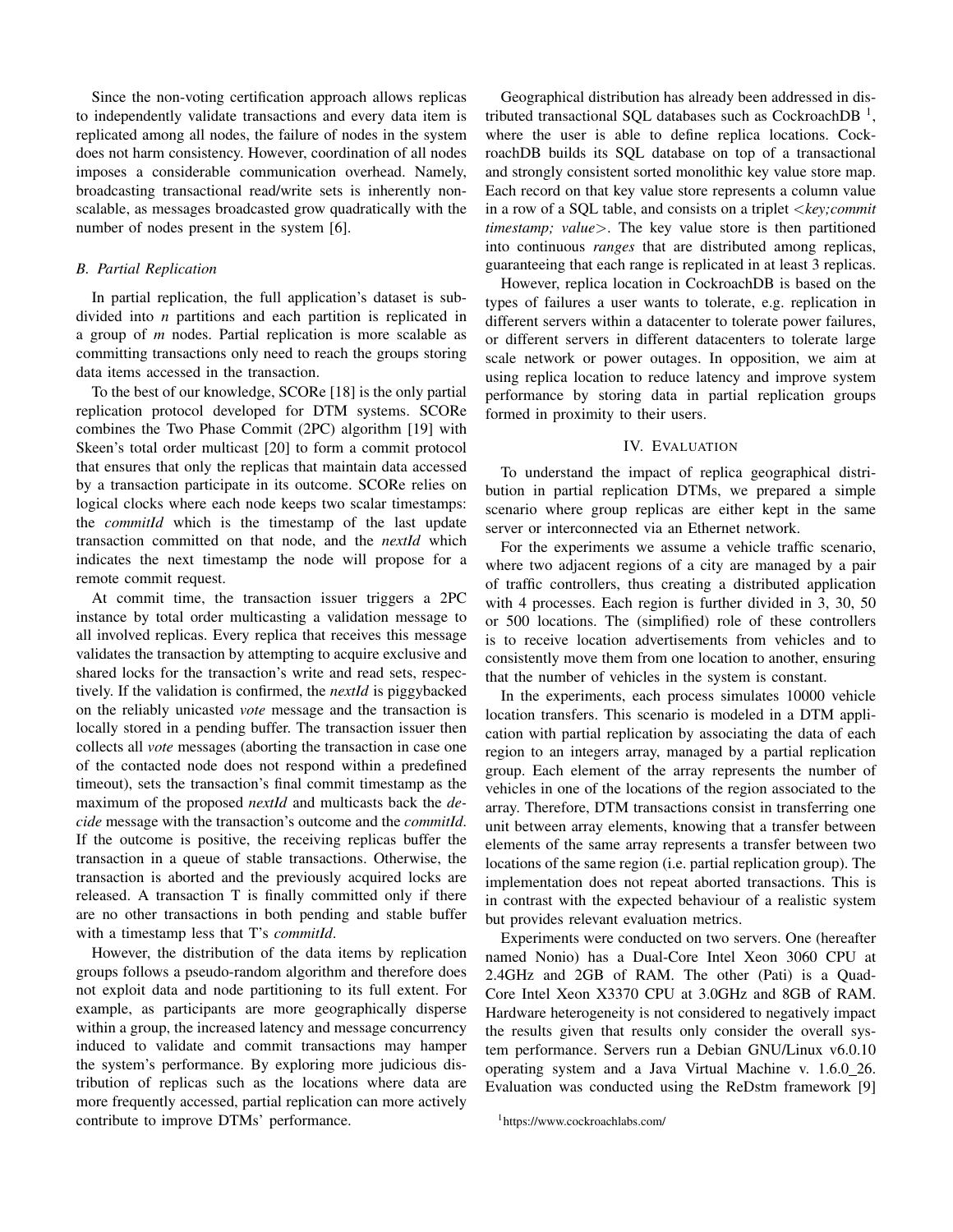with the SCORe partial replication multi-version algorithm. JGroups [21] provides the underlying group communication service. All simulations equally divided the 4 processes by the 2 servers. Two distinct combinations can be devised. These experiments are named in the form  $(G_G)$ , where G will list the name of the servers hosting processes for partial replication group G. Following this rationale, in NP\_NP experiments, each partial replication group process is run on a distinct server. Correspondingly, in NN PP experiments, each server will host the two processes of the same group. NN\_PP experiments are expected to reflect a lower latency given that the processes of each partial replication group can communicate using inmemory networking features of the Linux kernel.

Throughout this evaluation, we are interested in comparing the system's performance in the presence of distinct probabilities of a transaction staying in the issuer's partial replication group. Two configurations were simulated:

- 70-10 With 70% probability, a transfer will be between two locations managed by the issuer's partial group controller, 20% of the transfers are made between locations of different regions and 10% between locations not managed by the controller.
- 10-70 There is only 10% probability of a transfer being between two locations managed by the issuer's partial group controller, and 70% between locations managed by the other partial group controller. The value of 20% is kept for transactions made between locations of different regions.

All results presented are the average of 10 simulations, performed in comparable conditions. Plot's error bars show the distance of the average to the standard deviation. It should be noted that the uneven distribution of transfers performed by the controllers will force each process to interact more frequently with one of the partial replication groups (regions).

#### *A. Commit Ratio*

The proportion of transactions that successfully committed is depicted in Fig. 1. The simulations confirm that the throughput improves as the number of available location increases. From 30% of committed transaction with 6 possible locations to 98% with 1000 locations. Having more locations means that there is a higher probability that transactions do not randomly select the same objects, avoiding transaction conflicts. Moreover, all simulations converge to a similar throughput in respect to the worst and best conflicting scenarios (with 6 and 1000 locations, respectively) meaning that, at those extremes, is the system's concurrency level the major factor impacting performance. However, in the more balanced scenarios of 60 and 100 locations results are more dispersed. The commit ratio of both 10-70 tests are near identical, however they remain consistently above the *NN PP* 70-10 test with around 2,5% more committed transactions and more 4% than the *NP NP* 70-10 configuration. This result looks, at first glance, surprising as suggestion would indicate that the system would benefit from keeping most of its transactions in the same partial replication group with lower latency.



Fig. 1. Ratio of committed transactions upon the number of locations available.



Fig. 2. Total number of messages sent.

#### *B. Network Traffic*

In order to understand the previous result, we further investigated the total number of messages sent by the system and the average waiting time for a node to collect all validation responses for a committed transaction.

Fig. 2 depicts the volume of messages sent by the system. Nodes can send the following type of messages: data read request, data read return, transaction validation request, transaction validation vote, and transaction final decision. We observe that, for the 70-10 configurations, as the concurrency level drops by having more locations available for transactions, the volume of messages sent drops as well. This can be explained by the fact that, with higher concurrency levels, multiple transactions access the same object. Once one commits, all the remaining abort and extra read requests and responses are created in the system. In opposition, as more locations are available, it is more likely to have non concurrent transactions that already have the most up-to-date data version locally, thus preventing the need to send additional requests.

On the other, the 10-70 configurations show the exact opposite behaviour. In fact, as the number of locations increase the volume of messages sent also increases. This can be explained by the fact the majority of the transactions issued manipulate data that the originating node does not have, so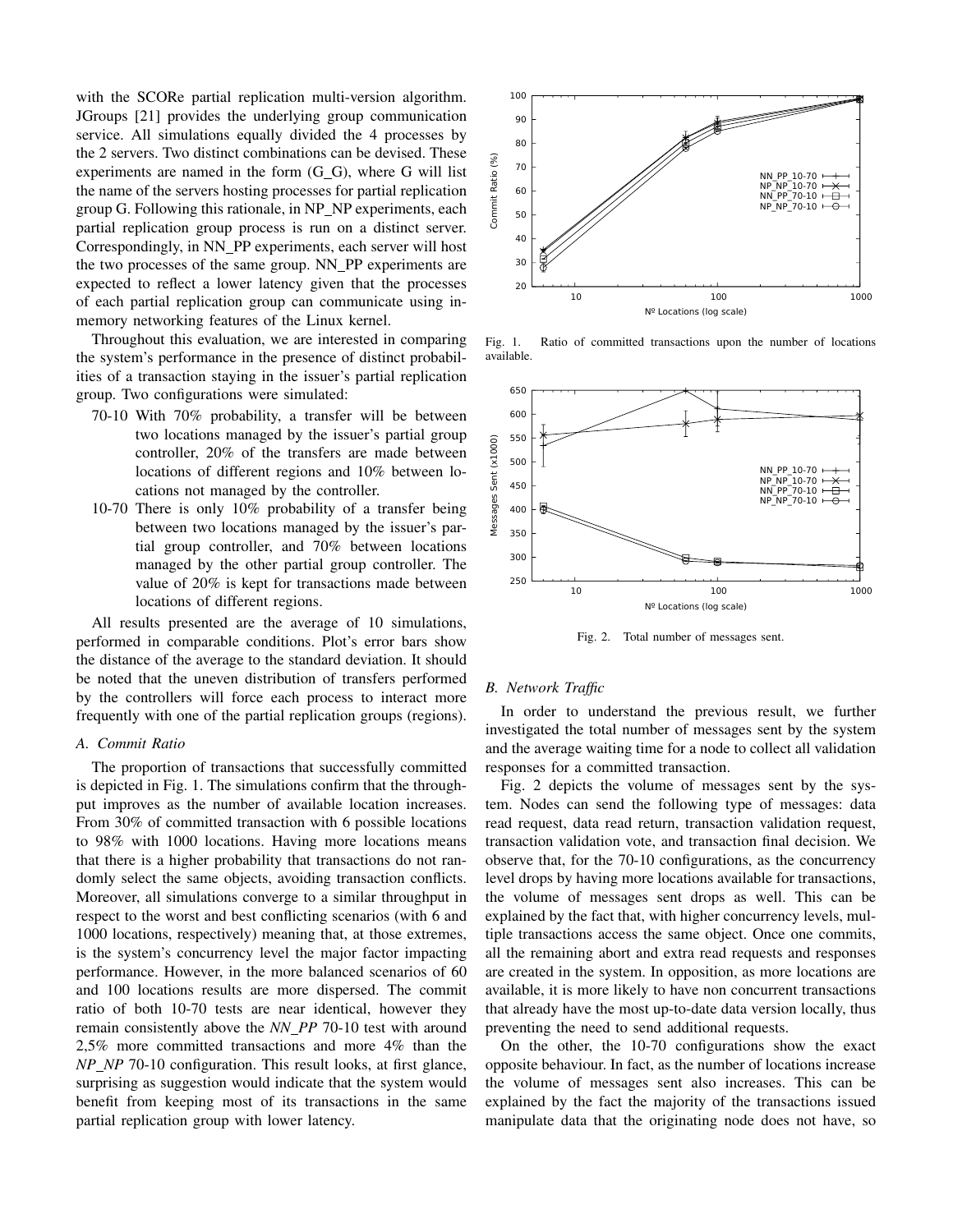

Fig. 3. Average waiting time to receive all validation votes for committed transactions.



Fig. 4. Average test duration. Continuous lines represent transaction throughput and the dashed lines represent their respective commit throughput.

read requests are necessary in the majority of the transaction to obtain that data from the other partial replication group. This is confirmed by the 2/1 ratio of messages sent from the 10-70 to the 70-10 tests: each transaction manipulates two objects, thus the 10-70 scenario need to read request those two objects before all other transaction related messages. In each configuration, the volume of messages sent remains similar for the 60, 100 and 1000 location scenarios, which is expected, as the workload (i.e., the number of transactions) remains similar for all simulations. The exception is the worst concurrency level scenario (6 locations available) where the number of messages increase 100 000 (i.e. 2.5 messages per transaction) for the 70-10 tests and decreases around 75 000 messages for the 10-70 tests (i.e. 1.9 messages per transaction). This can be explained by having more conflicts, which lead to a greater number of aborts. In the case of the 70-10 tests, this results on requiring more messages to obtain the most upto-date versions of two conflicting objects manipulated in a transaction. For the 10-70 tests, the volume of read requests remains constant, however the volume of messages sent is reduced by having fewer validation and commit phases since nodes are able to detect early that their objects are already outdated and that the respective transaction must be aborted. Nevertheless, Fig. 2 proves that the volume of message sent is not directly influencing the system's throughput.

Fig. 3 depicts the average waiting time for a node to collect all validation responses for a committed transaction. Recall that the SCORe algorithm relies on a voting certification to validate transactions. When taking in consideration the group composition, we can observe that *NN PP* configurations are on average 0.5 ms faster than the *NP NP* configurations. This result evidences the penalty of latency in partial replication groups. On the other hand, the waiting vote period for the 70- 10 configurations remain consistently below the 10-70 tests. This result emerges as the consequence of the increasing network traffic induced in the 10-70 scenarios.

However, Fig. 3 also does not explain the counter intuitive commit ratios obtained in Fig. 1 as waiting for a longer period of time to validate a transaction would theoretically increase the probability of having concurrent transactions modifying the accessed data items and leading the transaction to abort due to an inconsistent data view.

## *C. Transaction and Commit Throughputs*

The transaction throughput is defined by the ratio of transactions issued divided by test duration. The commit throughput is the ratio of committed transactions per test duration. Results are depicted in Fig. 4. Each scenario is represented by an unique symbol, while the continuous lines represent their transaction throughput and the dashed lines their respective commit throughput.

Fig. 4 shows that transaction throughputs tend to stabilize as the number of available location increases, indicating the presence of an upper bound that can not be surpassed by the simulations in respect of the number of transaction issued per second. On the other, commit throughputs increase with more locations available, as expected, until converging to the transaction throughput upper bond. As observed in Fig. 1, this is explained by the 98% commit ratio for the more concurrency favourable 1000 location test case, where almost every transaction issued is a committed transaction.

However, Fig. 4 clearly distinguishes 70-10 from 10-70 configurations. The 70-10 configuration is able to respectively issue and commit 20 more transactions per second than the 10-70 configuration on average. This means that the same workload (40 000 transactions) takes approximately an additional 150 seconds to be completed in the 10-70 than in the 70-10 configuration, indicating that the latter is preventing concurrency in the system. In fact, as shown in Fig. 1, the 10-70 configuration is able to commit more transactions in absolute number, however the system's performance is hampered since the same workload takes 30% more time to executed in such configuration. Thus, the system does benefit from locality, i.e. keeping group replicas close, since configurations that heavily rely on the network have smaller transaction and commit throughputs.

## V. FUTURE WORK

The evaluation showed that replication location directly influences partial replication DTM's performance. Both the